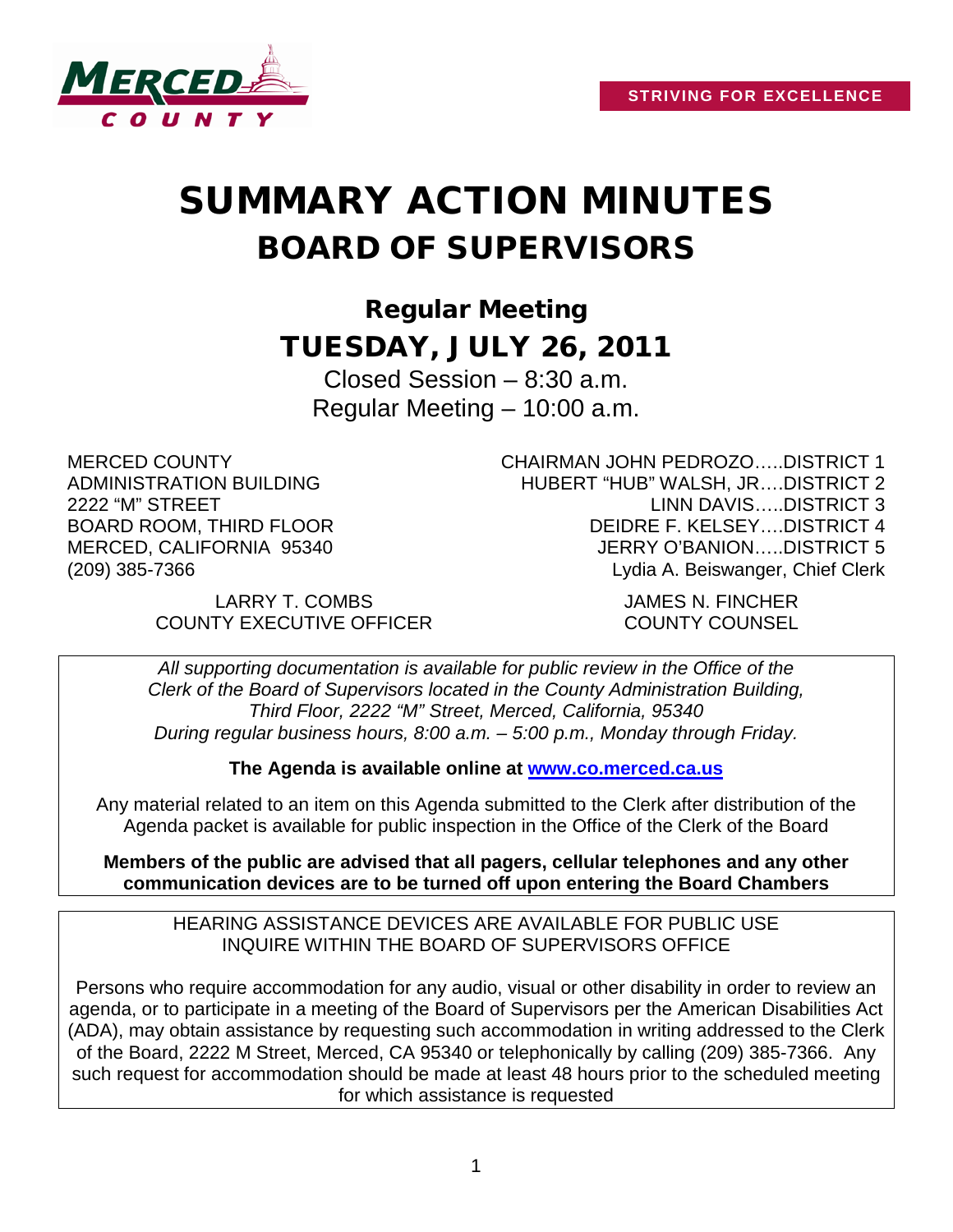The Agenda is divided into three sections:

**CONSENT CALENDAR** – These matters include routine financial and administrative actions and are approved by a single majority vote.

**SCHEDULED ITEMS** – These items are noticed hearings, work sessions and public hearings.

**REGULAR CALENDAR** – These items include significant policy and administration actions. Immediately after approval of the CONSENT CALENDAR, if the time of the hearing of SCHEDULED ITEMS has not arrived, the REGULAR CALENDAR will be considered.

#### SCHEDULED ITEMS

## 8:30 A. M. **THE PUBLIC IS INVITED TO SPEAK ON ANY ITEM ON THE AGENDA-TESTIMONY IS LIMITED TO FIVE MINUTES PER PERSON**

**CLOSED SESSION - CONFERENCE WITH REAL PROPERTY NEGOTIATOR:** It is the intention of the Board to meet in Closed Session concerning a Conference with Real Property Negotiator(s) Mark Hendrickson, Director-Commerce, Aviation and Economic Development pursuant to Government Code Section 54956.8 as follows: Buildings 1509, 1529 and 10 acres of ramp space at Castle Airport

**CLOSED SESSION - CONFERENCE WITH LEGAL COUNSEL - SIGNIFICANT EXPOSURE TO LITIGATION:** It is the intention of the Board to meet in Closed Session concerning significant exposure to litigation pursuant to Government Code Section 54956(b): One Case

**CLOSED SESSION - CONFERENCE WITH LEGAL COUNSEL - EXISTING LITIGATION:** It is the intention of the Board to meet in Closed Session concerning Existing Litigation pursuant to Government Code Section 54956.9(a): (1) Medeiros v. Merced County Sheriff Deputy Clark, et al., US Eastern District Case No.: 1:09-cv-1177 OWW GSA; and (2) Bauer v. County of Merced, Merced Superior Court Case No. 150392

**CLOSED SESSION - INITIATION OF LITIGATION:** It is the intention of the Board to meet in Closed Session concerning Initiation of Litigation pursuant to Government Code Section 54956.9 (c): Two Cases

**CLOSED SESSION:** It is the intention of the Board to meet in Closed Session pursuant to Government Code Section 54957(b)(1): Consideration of Appointment of County Executive Officer

**CLOSED SESSION:** It is the intention of the Board to meet in Closed Session pursuant to Government Code Section 54957.6 concerning a Conference with County of Merced Staff Negotiators concerning negotiations with American Federation of State, County and Municipal Employees (AFSCME), Units 4, 5, 6 and 8; Independent Employees of Merced County (IEMC), Unit 3; Merced County Lawyers Association, Unit 7; Merced County Sheriff Employee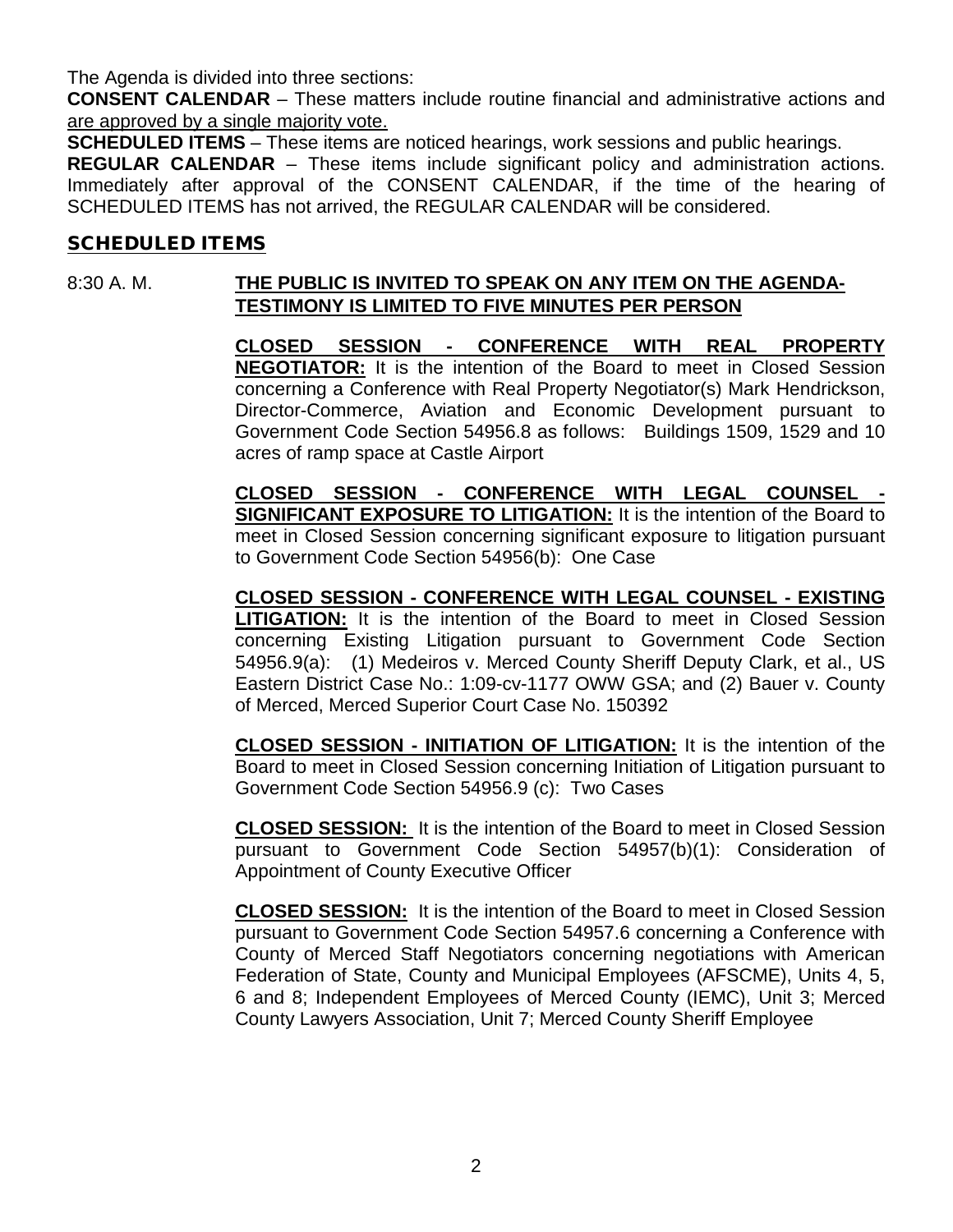Association (MCSEA), Unit 2; Merced County Law Enforcement Sergeants, Unit P; Deputy Sheriff Association, Unit 10 and Non-Safety Corrections, Unit 12

#### **THE BOARD RECESSED AT 8:35 A.M. AND RECONVENED AT 10:15 A.M. WITH ALL MEMBERS PRESENT AND THE CHAIRMAN ADVISED STAFF WAS PROVIDED DIRECTION**

## **GOVERNMENT CODE SECTION 54950 COMPLIANCE (LATE AGENDA ITEMS)**

#### 10:00 A. M. **PLEDGE OF ALLEGIANCE**

**PUBLIC OPPORTUNITY TO SPEAK ON ANY MATTER OF PUBLIC INTEREST WITHIN THE BOARD'S JURISDICTION INCLUDING ITEMS ON THE BOARD'S AGENDA, EXCEPT FOR THOSE ITEMS SPECIFICALLY SCHEDULED AS PUBLIC HEARINGS** (Testimony limited to five minutes per person)

#### *REVIEW BOARD ORDER – SEE PAGE 11*

## **APPROVAL OF CONSENT AGENDA CALENDAR** (Items #1 - 22) **APPROVED AS RECOMMENDED WITH ITEMS 2, 10, 11 AND 14 DISCUSSED SEPARATELY AYES: ALL**

#### **PLANNING - PUBLIC HEARING - INTENDED DECISION**

General Plan Amendment No. GPA10-002 and Zone Change No. ZC10-002 - To consider General Plan Amendment GPA10-002 to change the land use designation of 14 parcels, consisting of 12.46 acres, within the Dos Palos SUDP from Agricultural to Low Density Residential and Zone Change No. ZC10-002 from A-1 (General Agricultural) to R-1 (Single-Family Residential) on property located on the north side of Christian Avenue between Lexington Avenue and Reynolds Avenue in Dos Palos

RECOMMENDATION: The Board determine that General Plan Amendment No. GPA10-002 and Zone Change No. ZC10-002 are exempt from CEQA review under Section 15183, Projects Consistent with a Community Plan or Zoning, of the CEQA Guidelines and that these projects do not require additional environmental review based on the CEQA Findings in the Staff Report; and, make an intended decision to approve General Plan Amendment No. GPA10-002 and Zone Change No. ZC10-002 based on the nine (9) project findings, as part of the next General Plan Amendment Cycle

*REVIEW BOARD ORDER – SEE PAGE 11, 12, AND 13*

## **PLANNING - PUBLIC HEARING - PROPOSED ORDINANCE AND POSSIBLE ADOPTION**

To consider 2011 Cycle 1 General Plan Amendment and Proposed Ordinance entitled: An Ordinance Changing the Boundaries of and the Classification of Property Uses Within Zones Established by Merced County Code Title 18 Titled Zoning (Zone Change No. ZC10-002): Public Hearing held July 26, 2011 - General Plan Amendment GPA 10-002 and Zone Change No. ZC 10- 002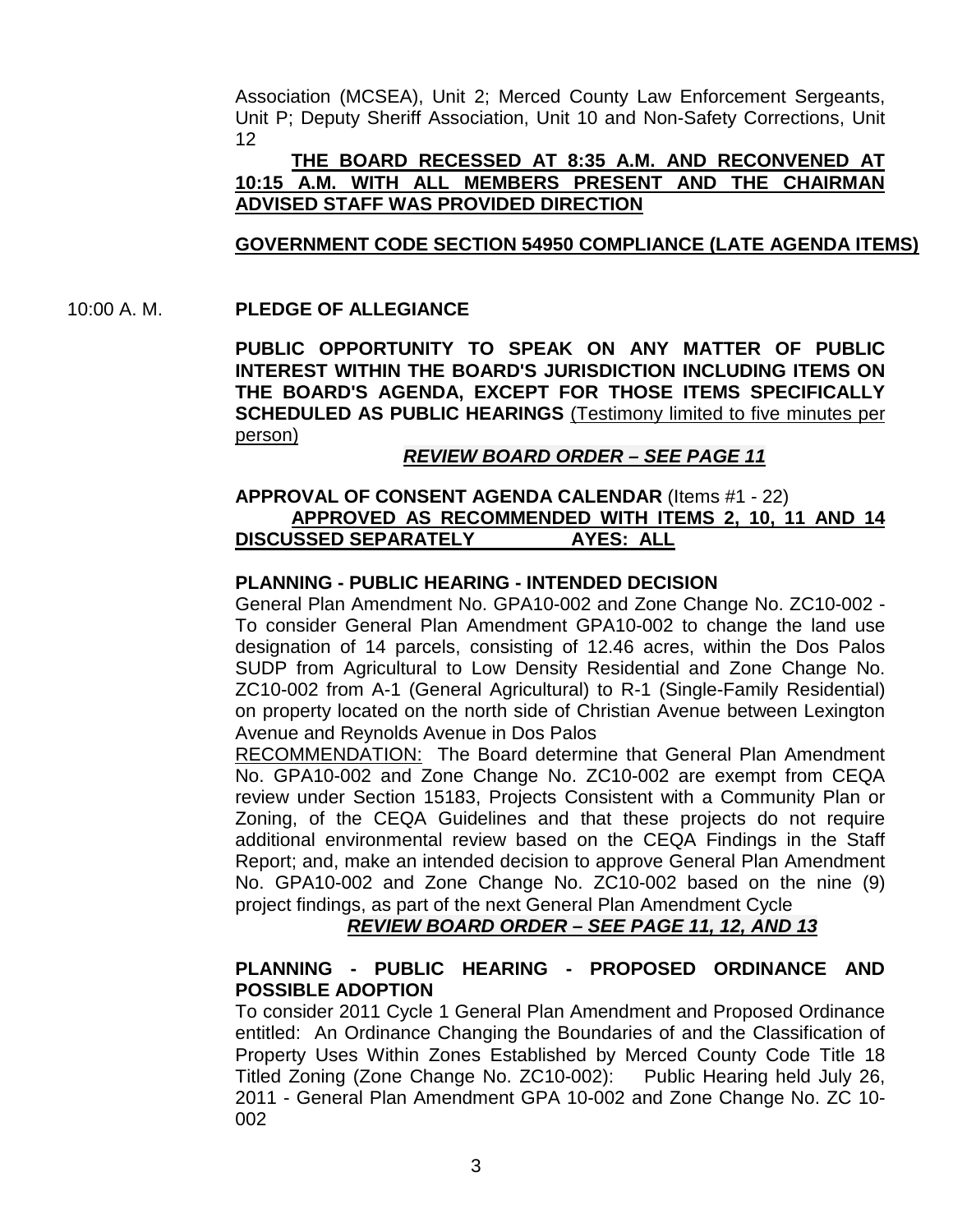RECOMMENDATION: Approve General Plan Amendment GPA 10-002 and adopt Resolution approving the 2011 Cycle 1 General Plan Amendment and approve related Zone Change ZC10-002 and adopt Ordinance

## *REVIEW BOARD ORDER – SEE PAGE 13*

## **COUNSEL - PUBLIC HEARING**

To consider draft redistricting plans; hear presentations on public outreach and on additional alternative maps and consider selecting a single plan for further comment by the public and possible direction to modify either of the plans RECOMMENDATION: To consider selecting a single plan for further comment by the public; possible direction to modify either of the plans *REVIEW BOARD ORDER – SEE PAGE 13 AND 14*

## **REPORTS/BOARD DIRECTION**

County Executive Officer, County Counsel, Board of Supervisors Members

## CONSENT CALENDAR (Items #1 - 22) **APPROVED AS RECOMMENDED EXCEPT PULLING ITEMS 2, 10, 11 AND 14 FOR SEPARATE DISCUSSION AYES: ALL**

## Public Works

1. Adopt Resolution authorizing the installation of Stop signs on the Ivett Road approaches to the intersection of Hyde Street and Ivett Road in the Planada area. **ADOPTED RESOLUTION NO. 2011-127**

## Ag. Commission

2. Approve and authorize Chairman to sign Renewal Contract No. 2007214 with Calif. Dept. of Food and Ag. for providing Nematode Control Program Enforcement Activities at Nursery locations and adopt Resolution.

## **ADOPTED RESOLUTION NO. 2011-128**

3. Approve and authorize Chairman to sign Renewal Contract No. 2010106 with Calif. Dept. of Food and Ag. for European Grapevine Moth Pest Detection Trapping Activities and adopt Resolution.

## **ADOPTED RESOLUTION NO. 2011-129**

4. Approve and authorize Chairman to sign Renewal Contract No. 2007246 with Calif. Dept. of Food and Ag. for Nursery Stock Inspection Activities at County Nursery locations and adopt Resolution.

## **ADOPTED RESOLUTION NO. 2011-130**

## Dept. of Workforce Investment

5. Approve and authorize Chairman to sign Amendment to Contract No. 2011002 with State Employment Development Dept. for the Workforce Investment Act Subgrant Agreement K178669 extending the term end date for Workforce Investment Act activities under grant codes 540 and 541 (Rapid Response) through to June 30, 2012.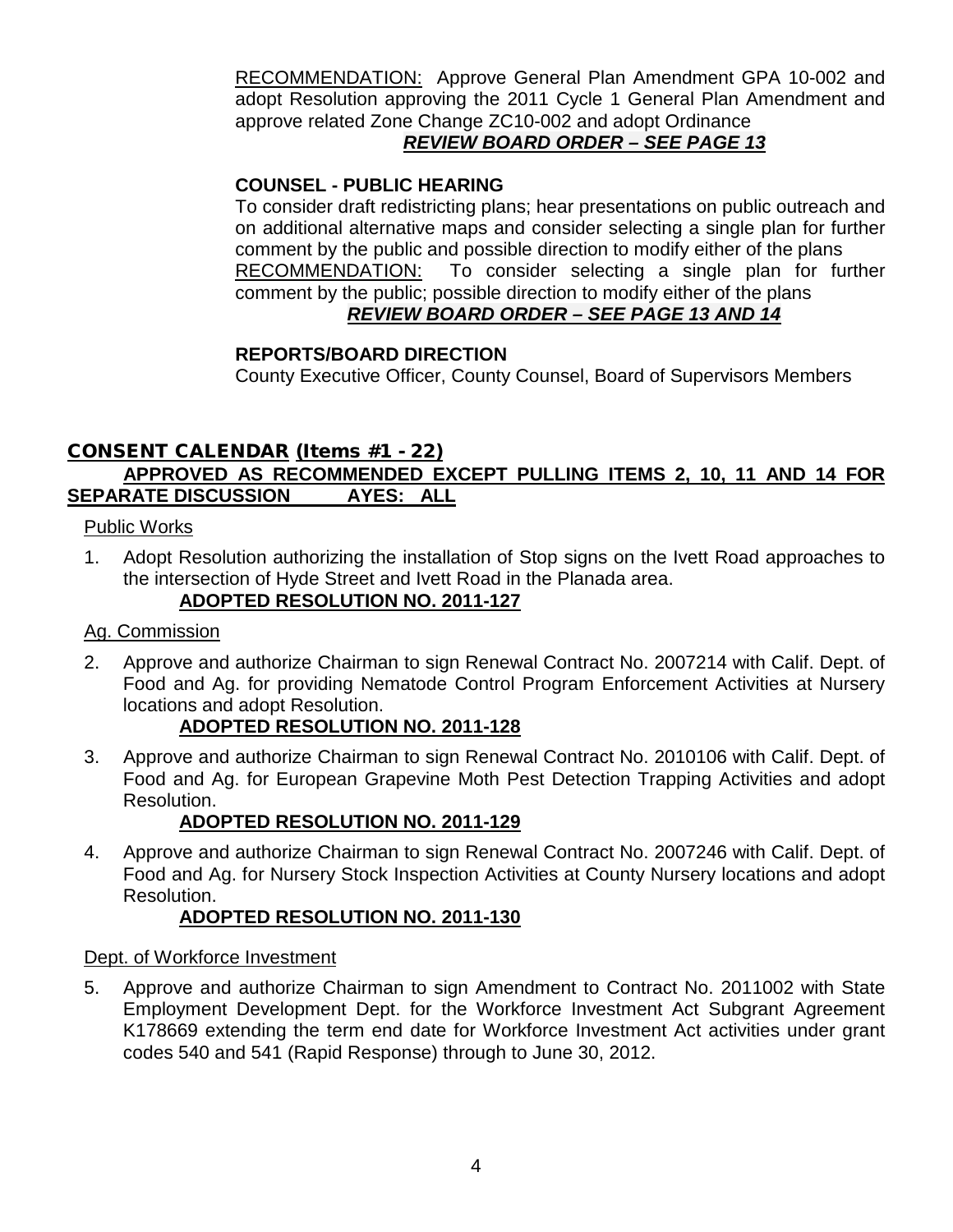## District Attorney

6. Approve and authorize District Attorney to sign Renewal Contract No. 2007148 and Application with Calif. Emergency Management Agency for continued Victim Witness Assistance Program Grant Funding for FY 11/12 in the amount of \$209,926; and authorize Chairman to sign Certificate of Assurance of Compliance and adopt Resolution.

## **ADOPTED RESOLUTION NO. 2011-131**

7. Approve and authorize District Attorney to sign Renewal Contract No. 2007023 and Application with Victim Compensation and Government Claims Board for participation in the Criminal Restitution Program Grant Funding in the amount of \$73,528; authorize the Chairman to sign Certificates of Assurance of Compliance and adopt Resolution.

## **ADOPTED RESOLUTION NO. 2011-132**

## Fire

- 8. Adopt Resolution approving the California Dept. of Forestry and Fire Protection Agreement for Services in accordance with Action taken on July 12, 2011. **ADOPTED RESOLUTION NO. 2011-133**
- 9. Approve and authorize Chairman to sign Renewal Contract No. 2006251 with Merced Community College District for firefighting training.

## Health

10. Approve and authorize Chairman to sign Renewal Contract No. 2007274 with First 5 Merced County for Children's Health Initiative-Healthy Kids Program.

## *REVIEW BOARD ORDER – SEE PAGE 14*

11. Approve and authorize Chairman to sign Renewal Contract No. 2010251 with First 5 Merced County for Comprehensive Children's Injury Prevention Program services.

## *REVIEW BOARD ORDER – SEE PAGE 13, 14 AND 15*

- 12. Approve and authorize Chairman to sign Renewal Contract No. 2009278 with First 5 Merced County for Universal Developmental Screening for Merced County in the amount of \$88,299.
- 13. Approve and authorize Chairman to sign Renewal Contract No. 2009269 with First 5 Merced County for the Ready, Set, Go! Program in the amount of \$184,868 providing health consultation, child health resource information and technical assistance to children.
- 14. Approve and authorize Chairman to sign Renewal Contract No. 2008191 with Merced County Office of Education for Physical, Therapy and Occupational Therapy (purchase Medical Therapy services) in an amount not to exceed \$75,000 to be budgeted in the FY 11-12 for California Children's Services-Medical Therapy Program.

## *REVIEW BOARD ORDER – SEE PAGE 15*

## Executive Office

- 15. Approve Travel Request for Human Services Agency as recommended by Executive Office.
- 16. Act on Claims for Damages received from State Farm Insurance Companies (2011-044) as recommended by Risk Management and Counsel.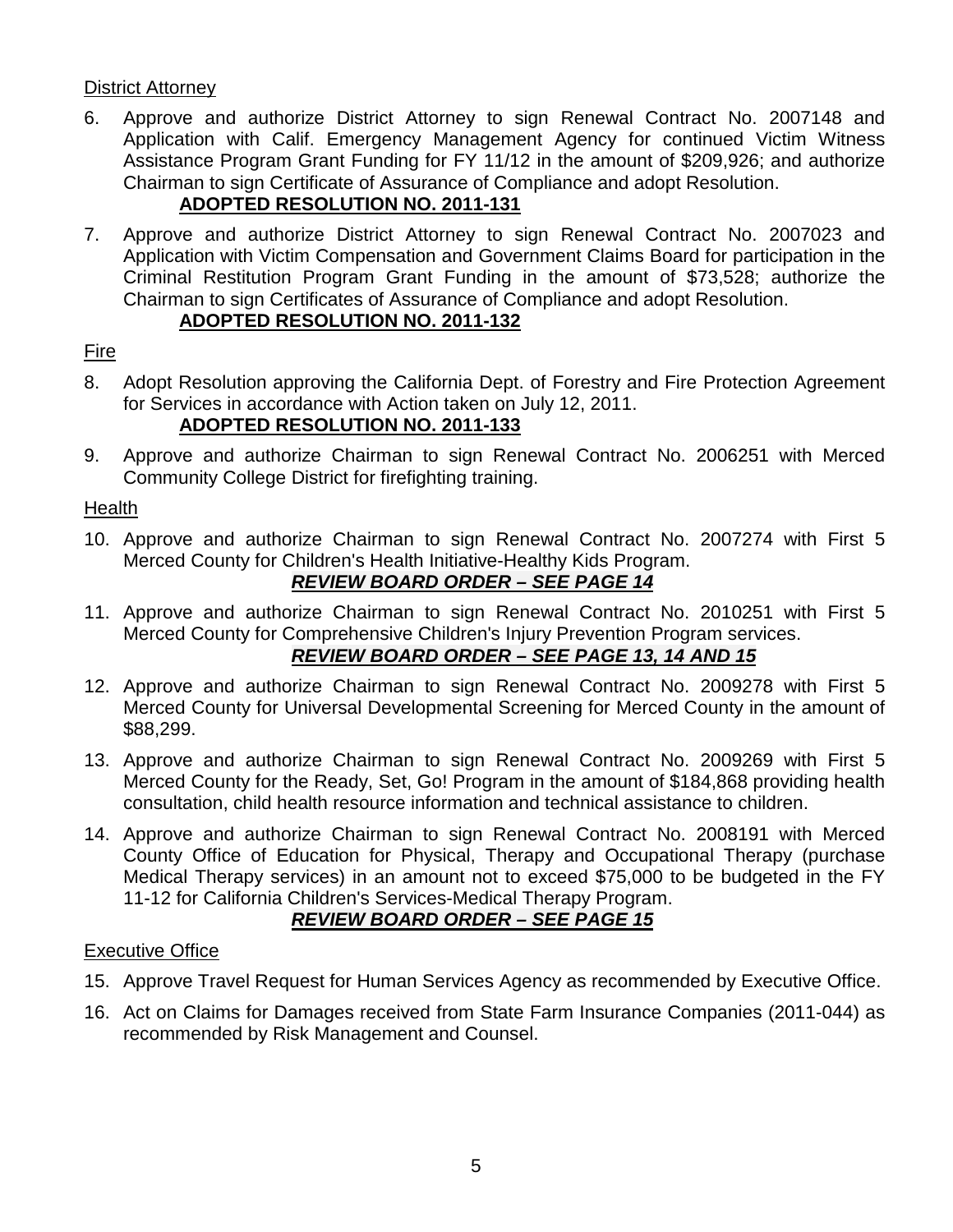17. Endorse and concur with requested action and authorize the Chairman to sign the NACo Credential ID Form on behalf of the Board authorizing CSAC President or Designee to pick up Merced County Voting Credentials, and, if the County is not represented, to vote the Merced County ballot at the NACo Annual Meeting.

## Board of Supervisors

18. Approve Minutes for January 4 and 18, 2011 and February 1, 1-IHSS and 15, 2011 as submitted.

## Board Recognition

- 19. Proclaim the Bike Path adjacent to Lake Road between Yosemite Avenue and Bellevue Road as the "Verne L. Davis Bike Path" in Merced County.
- 20. Authorize Certificate of Recognition to Hilmar Cheese Company for their continued support of agriculture and agriculture education programs.
- 21. Authorize Certificate of Recognition to Pastor Paul Lundberg for 10 years of dedication and commitment to the Father of the Year Program and authorize Certificates of Recognition to the individuals selected by the Father of Year Committee.

## *REVIEW BOARD ORDER – SEE PAGE 15, AND 16*

22. Authorize Certificates of Recognition to Sally Magneson, Flip Hassett and Atwater-Merced Delta Sigma Theta Sorority as recognized by the League of Women Voters of Merced County for the 2011 Making Democracy Work Awards.

## REGULAR CALENDAR

## BOARD ACTION

## PUBLIC WORKS

23. Resolution authorizing Public Works Director to sign Regional Surface Transportation Program (RSTP) Exchange Fund Apportionments Claim for Fiscal Year 10/11 in the amount of \$653,250 and submit said Claim to the Merced County Association of Governments for processing.

## **ADOPTED RESOLUTION NO. 2011-134 AS RECOMMENDED AYES: ALL**

## COMMERCE, AVIATION AND ECONOMIC DEVELOPMENT

24. Authorize Chairman to sign the Federal Aviation Administration (FAA) Grant Application related to the Design of Taxiway B and direct CAED to return to the Board for acceptance if awarded and the necessary budget transfers.

## **APPROVED AS RECOMMENDED AYES: ALL**

## HEALTH

25. Contract with Merced County Office of Education to provide technical assistance and Tdap vaccine for school-based immunization services.

## **AUTHORIZED CONTRACT NO. 2011124 AS RECOMMENDED AYES: ALL**

26. Contract Amendment with California Forensic Medical Group, Inc. (CFMG) for Correctional Health Services through August 31, 2011.

## **AUTHORIZED CONTRACT NO. 2008171 AS RECOMMENDED AYES: ALL**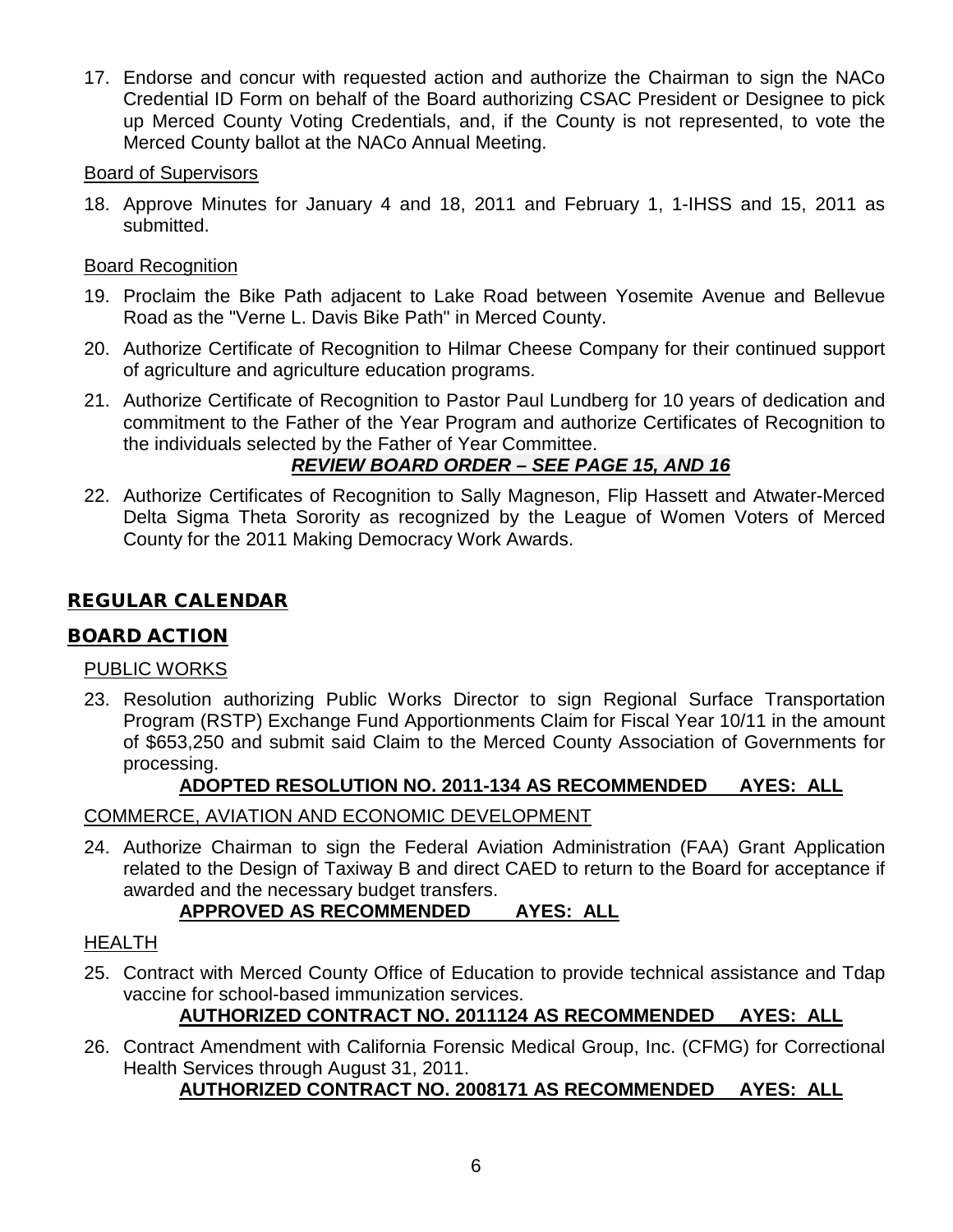## MENTAL HEALTH

27. Contract with Madera County Behavioral Health Services for the provisions of Inpatient Services at the Marie Green Psychiatric Health Facility.

## **AUTHORIZED CONTRACT NO. 2011134 AS RECOMMENDED AYES: ALL**

## **COUNSEL**

28. Authorize and direct the Clerk of the Board to execute and issue the "Memorandum" or Notice of Non-Authorization, pursuant to GC Section 53853(b) and serve Notice to the Los Banos Unified School District that the Board will not authorize issuance of the TRANS within 45 calendar days, thereby freeing the District to issue the TRANS on its own behalf.

## **APPROVED AS RECOMMENDED AYES: ALL** *REVIEW BOARD ORDER – SEE PAGE 16*

#### DEPT. OF WORKFORCE INVESTMENT

29. Approve Modification 11 of the 5 Year Plan for consistency with the State Plan and a projection of participants to be served as Adults, Dislocated Workers, and Youth under the Workforce Investment Act Programs in Merced County.<br>**APPROVED AS RECOMMENDED** AYES: ALL

## **APPROVED AS RECOMMENDED**

- 30. Contract with Merced County Office of Education (MCOE) to provide In-School Youth Program Services (Ages 16-18) through June 30, 2012 at a cost not to exceed \$340,000. **AUTHORIZED CONTRACT NO. 2011132 AS RECOMMENDED AYES: ALL**
- 31. Contract with Merced County Office of Education (MCOE) to provide Out-of-School Youth Program Services (Ages 17-21) through June 30, 2012 at a cost not to exceed \$361,250. **AUTHORIZED CONTRACT NO. 2011133 AS RECOMMENDED AYES: ALL**

## EXECUTIVE OFFICE

32. **Probation:** Designate the Probation Department as the County Agency to Provide Post-Release Community Supervision pursuant to AB 109, titled "2011 Realignment Legislation Addressing Public Safety" as recommended by the Community Corrections Partners and adopt Resolution pursuant to California's Adult Public Safety Realignment. *(To supervise prison inmates, beginning October 1, 2011, that will be released from State Detention onto County-Level Supervision rather than onto State Parole)*

## **ADOPTED RESOLUTION NO. 2011-135 AS RECOMMENDED AYES: ALL**

33. **Probation:** Approve the Community Corrections Local Plan and the Proposed Programs as recommended by the Community Corrections Partnership pursuant to AB 109 titled "2011 Realignment Legislation Addressing Public Safety". *(Local Plan staffing includes five (5) Deputy Probation Officer positions, four (4) Deputy Sheriff officer positions, five (5) Correctional Officer positions, two (2) Probation Assistant positions and one (1) Dispatch position)*

## **APPROVED AS RECOMMENDED AYES: ALL**

34. **Executive Office**, Community Corrections Partnership Committee - Staffing Recommendations (AB 109):

(1) Remove the deletion of one (1) Probation Assistant, Position 76, BU 23404; one (1) Probation Assistant, Position 69, and three (3) Deputy Probation Officer I/II/III, Positions 24, 52, 98, BU 23406 (Amend Resolution No. 06-120/A as altered by Resolution No. 2011-102); (2) Remove the deletion of four (4) Deputy Sheriff/Coroner I/II, Positions 62, 85, 111, 156 , BU 22100 (Amend Resolution No. 06-120/A as altered by Resolution No. 2011-108); (3) Remove the deletion of five (5) Correctional Officers I/II, Positions 130, 134, 137, 141,

144, BU 23000 (Amend Resolution No. 06-120/A as altered by Resolution No. 2011-107)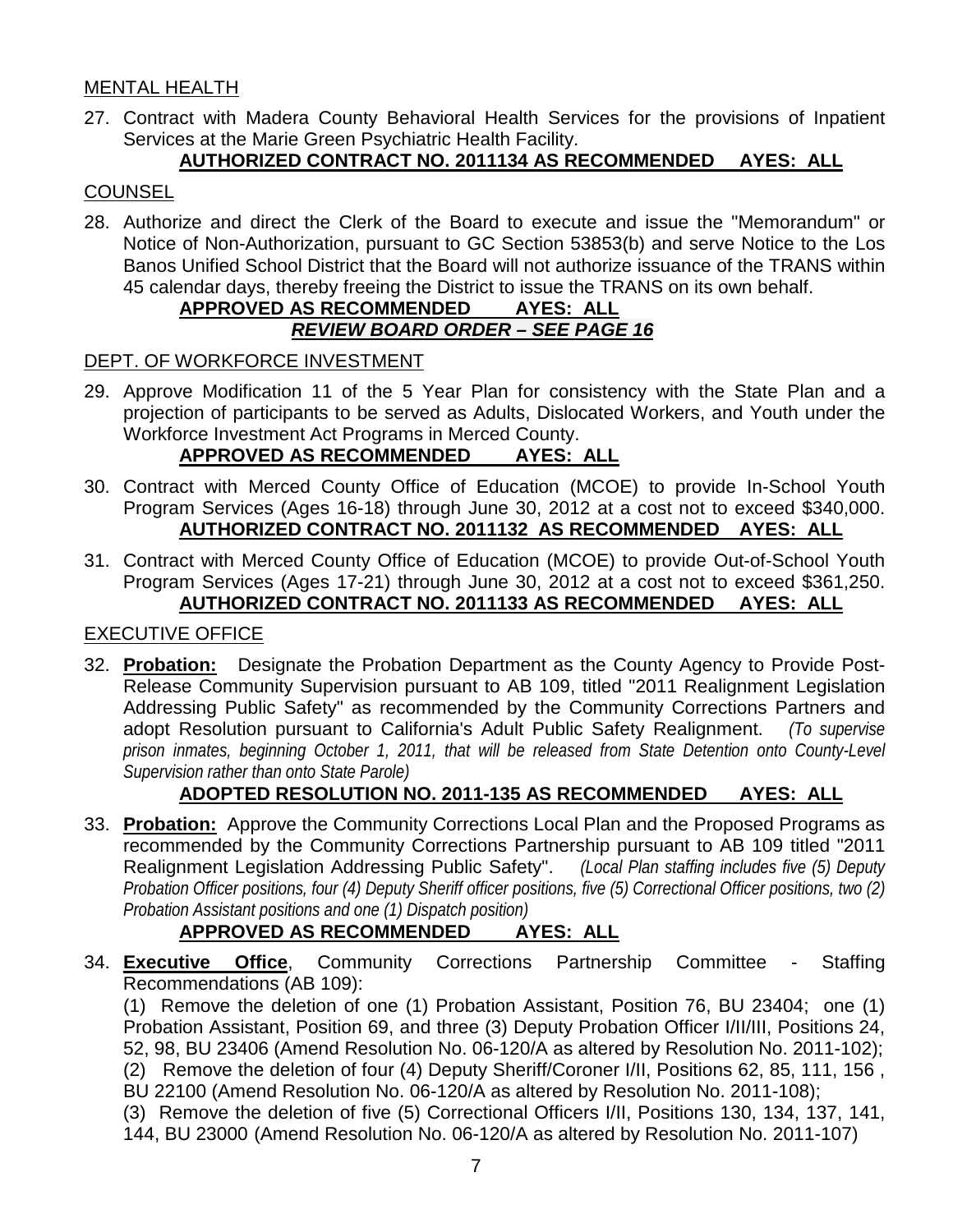- (4) Add two (2) Deputy Probation Officer I/II/III, BU 23406, and one (1) Sheriff Dispatcher I/II, BU 22100 effective September 26, 2011.
- (5) And adopt Resolutions **ADOPTED RESOLUTIONS NO. 2011-136 (PROBATION), NO. 2011-137 (SHERIFF OPERATIONS), AND NO. 2011-138 (SHERIFF CORRECTIONS) AS RECOMMENDED AYES: ALL**
- 35. **Dept. of Admin. Services-Information Services**: (1) Extend the deletion of one (1) Programmer Analyst I/II, Position 33, BU 75601, (Amend Resolution No. 06-120/A as altered by Resolution No. 2011-111) from July 31, 2011 to be effective September 12, 2011 contingent upon the position becoming vacant by September 11, 2011; (2) And adopt Resolution.

## **ADOPTED RESOLUTION NO. 2011-139 AS RECOMMENDED AYES: ALL** *REVIEW BOARD ORDER – SEE PAGE 16*

## HUMAN RESOURCES

36. (1) Authorize the change of one (1) Senior Deputy County Counsel, Position 1, to Deputy County Counsel I/II/III/IV, BU 12502, effective September 12, 2011, (2) And adopt Resolutions.

## **ADOPTED RESOLUTIONS NO. 2011-140 (SALARY) AND NO. 2011-140A (POSITION) AS RECOMMENDED AYES: ALL**

## **SHERIFF**

37. Approve the following departmental personnel actions:

(1) Establish and allocate to BU 22100 and 22109: Extra Help (EH) Reserve Level 1 Deputy Sheriff/Coroner-Up to \$23/hr, EH Level II-Deputy Sheriff/Coroner-Up to \$18/hr and EH Level III Deputy Sheriff/Coroner-Up to \$14/hr; Delete the classification/positions in BU 22100: Extra Help (EH) Reserve Deputy-Level 1-\$12.03/hr, EH Reserve Deputy Level II- \$10.70/hr and EH Reserve Deputy Level III-\$8/hr; and delete Extra Help (EH) Deputy Sheriff II (1)-\$25.66/hr, Deputy Sheriff II (2)-\$26.94 and Deputy Sheriff II (3)-\$28.30/hr and Extra Help Deputy Sheriff I-\$23.38/hr;

(2) Establish specifications for EH Reserve Level I Deputy Sheriff/Coroner, EH Reserve Level II Deputy Sheriff/Coroner and EH Reserve Level III Deputy Sheriff/Coroner Classifications;

(3) And adopt Resolutions.

## **ADOPTED RESOLUTIONS NO. 2011-141 (SALARY) AND NO. 2011-142 (POSITION) AS RECOMMENDED AYES: 1, 2, 4, 5 NOES: 3** *REVIEW BOARD ORDER – SEE PAGE 17*

## ASSESSOR

38. (1) Establish the classification of Senior Appraiser, BU 11200, and change one vacant Appraiser I/II/III, Position 13, BU 11200, to a Senior Appraiser; (2) Establish the Senior Appraiser Classification Specification, (3) And adopt Resolutions.

## **ADOPTED RESOLUTIONS NO. 2011-143 (SALARY) AND NO. 2011-144 (POSITION) AS RECOMMENDED AYES: 1, 2, 4, 5 NOES: 3**

## BOARD OF SUPERVISORS

39. (1) Review identified options provided regarding Board of Supervisors Compensation: Option 1-5% Reduction, Option 2-8% Reduction and Option 3-9% Reduction and provide policy direction;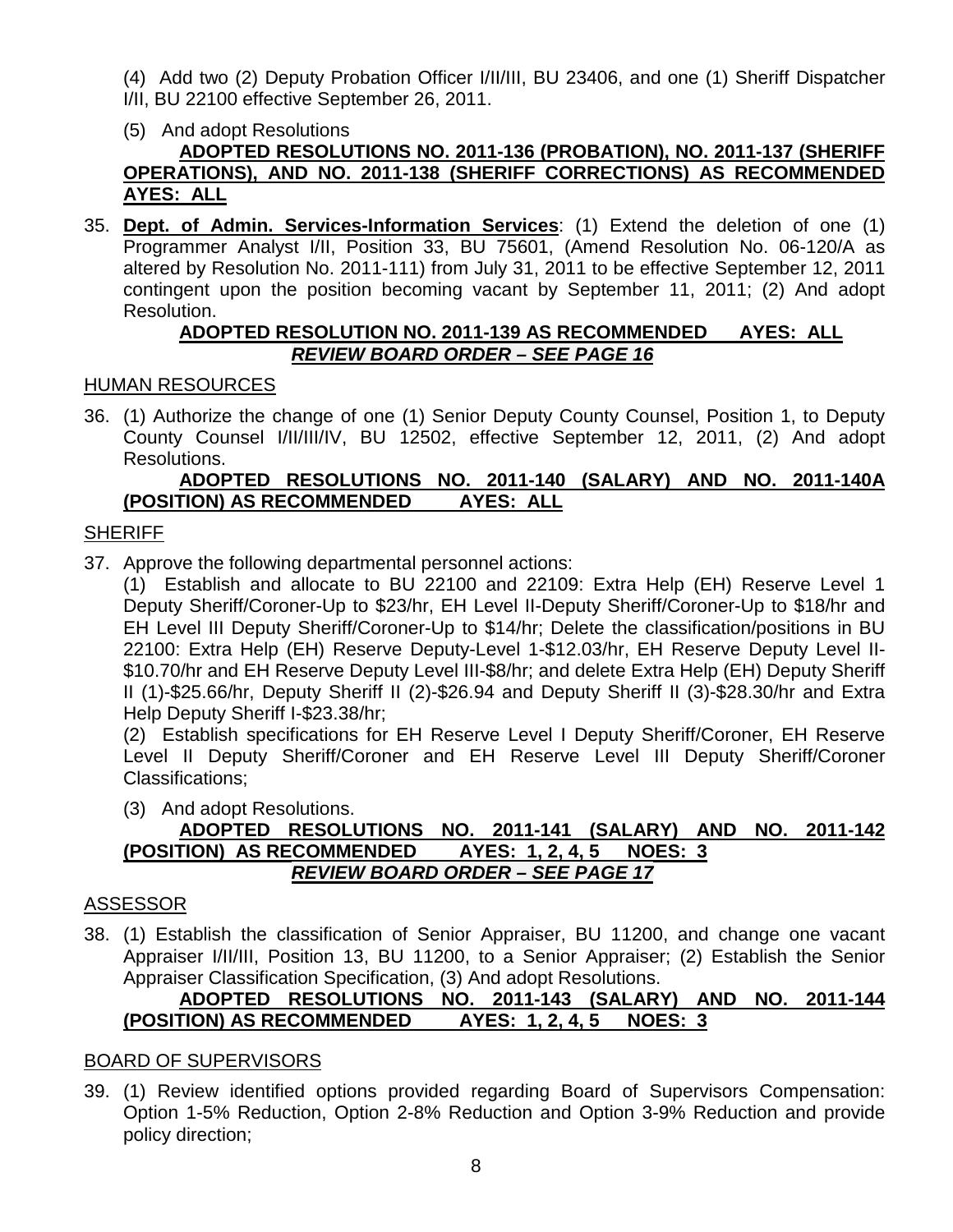(2) And if directed by the Board, set First Reading of proposed amendment to Ordinance No. 1825 for August 9, 2011 at 10:00 a.m. and set second reading and possible adoption for August 23, 2011 at 10:00 a.m.

## *REVIEW BOARD ORDER – SEE PAGE 17, 18 AND 19*

#### BOARD APPOINTMENTS

40. Library Advisory Commission – Reappointed Ginny Farmer, representing District Five, to serve until August 31, 2015.

## **APPROVED AS RECOMMENDED AYES: ALL**

41. Snelling Cemetery District – Reappointed Jeremy Boland and Joe Homen to serve until July 1, 2014, and Danny Mendoza to serve until July 1, 2015.

## **APPROVED AS RECOMMENDED AYES: ALL**

42. Delhi Municipal Advisory Council – Reappointed Dennis Cote and Francisca Briones to serve until January 3, 2015.

## **APPROVED AS RECOMMENDED AYES: ALL**

## BOARD INFORMATION & POSSIBLE ACTION **APPROVED AS RECOMMENDED AYES: ALL**

- 43. Public Works re: Notification of Contract Award to King's Roofing in the amount of \$41,260 for the Henderson Park Picnic Shelter Re-roof Project. **AWARDED CONTRACT NO. 2011111**
- 44. Public Works re: Update Information on mobile food vendors at Lake Yosemite and Courthouse Park/23rd Street Parking Lot - Aquas Frescas Mexicanas and La Natural Penquin will provide mobile food vending at Lake Yosemite and are continuing to work with Dept. of Admin. Services on contracting food services at Courthouse Park.
- 45. Kings County Board of Supervisors re: Letter of support of Kings County for inclusion in the Service Area of Foreign Trade Zone (FTZ) No. 226 and to continue active participation within this FTZ.
- 46. State Water Resources Control Board re: Notice of Opportunity to comment Proposed Approval of an Amendment to the Water Quality Control Plan for the San Francisco Bay Basin to add surface water bodies and designate beneficial uses, written comments must be received by July 28, 2011.
- 47. State Water Resources Control Board re: Notice of Opportunity to comment Draft General National Pollutant Discharge Elimination System (NPDES) Permit for Storm Water Discharges from Small Municipal Separate Storm Water Systems (MS4s), written comments must be received by August 8, 2011.
- 48. State Water Resources Control Board re: Notice of Comment Underground Storage Tank Case Closure for Andersen Excavating Robert Andersen (Petitioner) 1175 Cloverdale Blvd, Cloverdale, CA, comments must be received by August 1, 2011.
- 49. Calif. Regional Water Quality Control Board Central Valley Region re: Notice of Public Workshop and CEQA Scoping Meeting - Development of a Total Maximum Daily Load Program and a Basin Plan Amendment for the Control of Methylmercury and Total Mercury in the American River Watershed - set for July 28, 2011.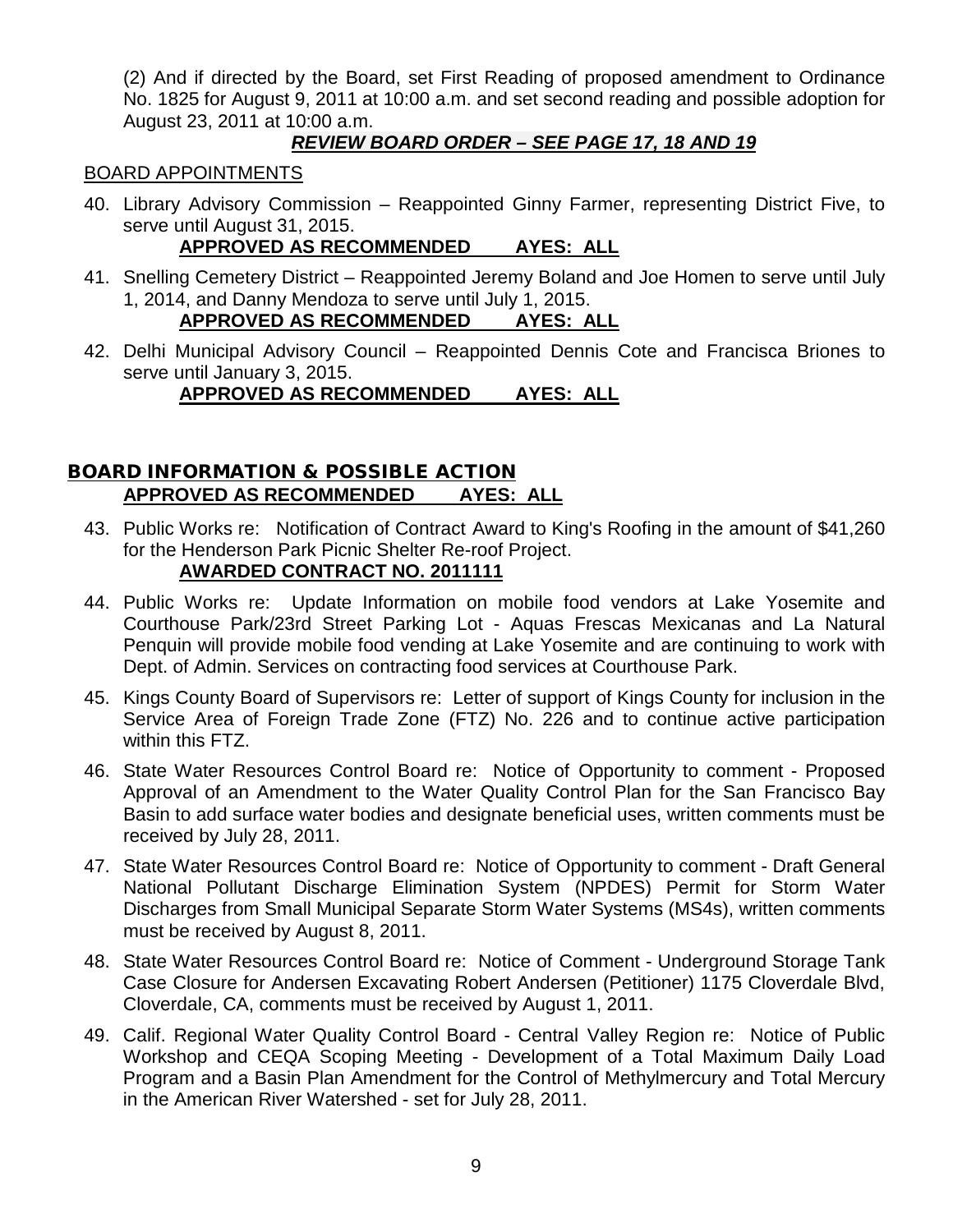- 50. State Water Resources Control Board re: Notice of Cancellation of Public Workshop set for August 3, 2011 - Merced Irrigation District under Investigation Order WR 2011-003-EXEC, State Board has determined a workshop is no longer necessary based on documents submitted by MID.
- 51. State Water Resources Control Board re: Notice of Postponement of Public Hearing set for August 29, 2011 re: Mr. Charles Grace Wastewater Treatment Plant Operator Certification from Grade V to Grade II.
- 52. State Water Resources Control Board re: Notice of Public Hearing on a Water Right Petition for Long-Term Transfer under Permit 16482 (Application 17512) of the Dept. of Water Resources, to determine whether it should approve, subject to terms and conditions, a petition for long-term transfer of 10,000 acre-feet (af) of water to portions of the Westlands Water District (Westlands), the majority of which is served solely by the U.S. Bureau of Reclamation Central Valley Project; Hearing scheduled for August 22, 2011.

## **ADOPTED RESOLUTIONS IN MEMORY OF MR. SALY XIONG, ANDREW BONTA, KENNETH ZACHARIAS AND RICHARD PARSLEY AND ADJOURNED THE MEETING UNTIL TUESDAY, AUGUST 9, 2011 AT 10:00 A.M.**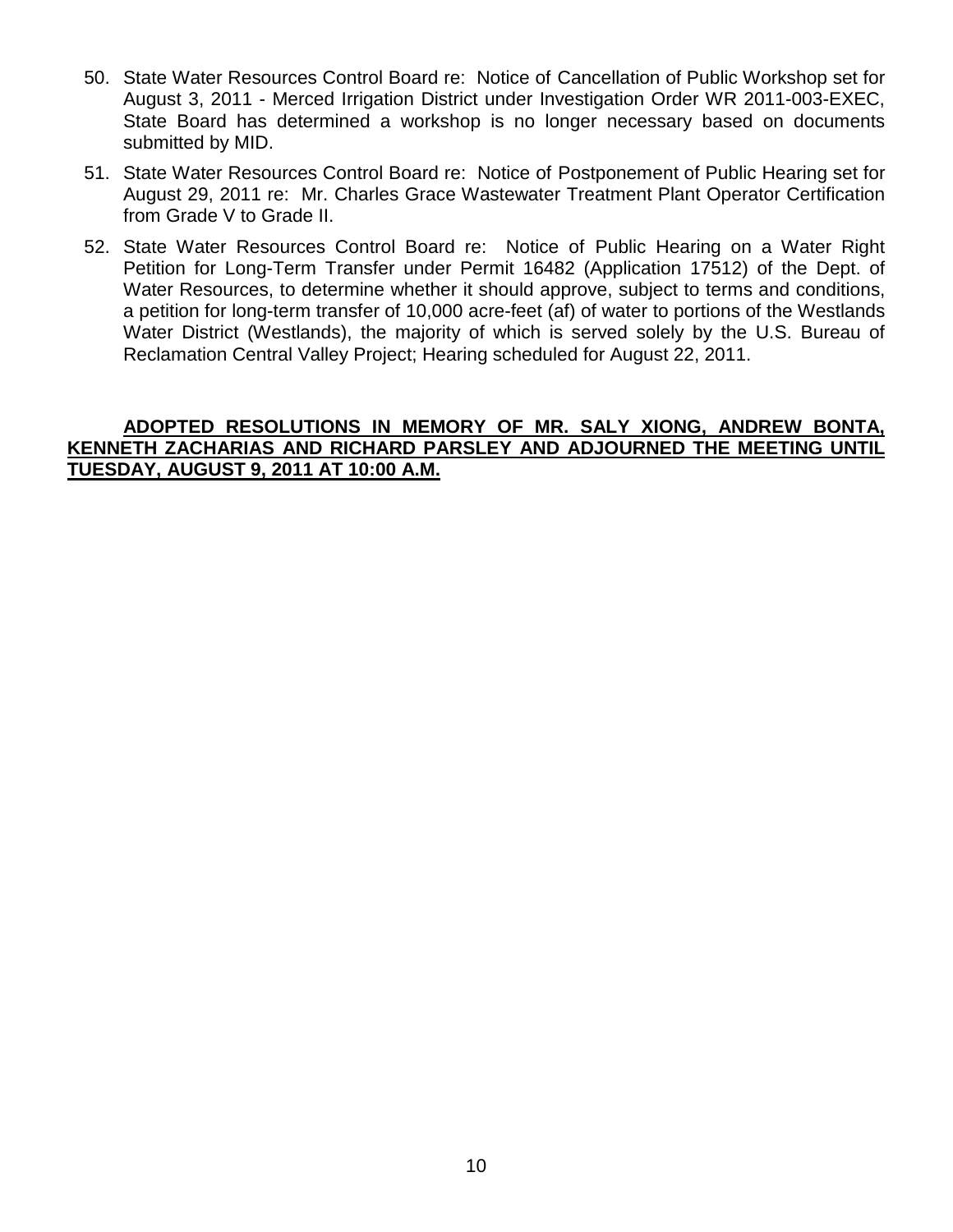## **10:00 A.M. SCHEDULED ITEM 2011-07-26 PUBLIC OPPORTUNITY**

Rachel Wilkinson, Winton resident, provides letters from members of the Winton Community and proposals for alternatives to financial constraints for the Winton Library.

Luisiana Drumonde, Hilmar resident, speaks in opposition to the reduction of operating hours of the Hilmar library and stating she pays for taxes and where will her tax money go if the Library is closed.

Rebecca Erickson, Hilmar resident, speaks in opposition to the reduction of operating hours of the Hilmar library and states the reduction in hours is leading to closing of the library.

Julie Barroso, Hilmar resident, speaks in opposition to the reduction of operating hours of the Hilmar library stating salaries should be cut in order to keep the library open.

Supervisor Kelsey thanks those who spoke and advises wages are part of negotiations and cannot be cut.

The Chairman closes public opportunity. Present: Pedrozo, Walsh, Davis, Kelsey, O'Banion

## **10:00 A.M. SCHEDULED ITEM 2011-07-26 PLANNING – PUBLIC HEARING**

The time and date previously set for a public hearing to consider General Plan Amendment No. GPA10-002 and Zone Change No. ZC10-002 submitted by Jerald N. Jorgensen to change the land use designation of 14 parcels, consisting of 12.46 acres, within the Dos Palos SUDP from Agricultural to Low Density Residential and Zone Change No. ZC10-002 from A-1 (General Agricultural) to R-1 (Single-Family Residential) on property located on the north side of Christian Avenue between Lexington Avenue and Reynolds Avenue in Dos Palos.

Planner Jeff Fugelsang reviews the power point covering Project Introduction, Vicinity, General Plan, Consistency, Planning Commission Review, and Environmental Review, Recommendations, and Project Action.

The Chairman opens the public hearing and asks if there is anyone present wishing to speak. No one speaks. The Chairman closes the public hearing.

Upon motion of Supervisor O'Banion, seconded by Supervisor Walsh, duly carried, the Board determines that General Plan Amendment No. GPA10-002 and Zone Change No. ZC10- 002 are exempt from CEQA review under Section 15183, Projects Consistent with a Community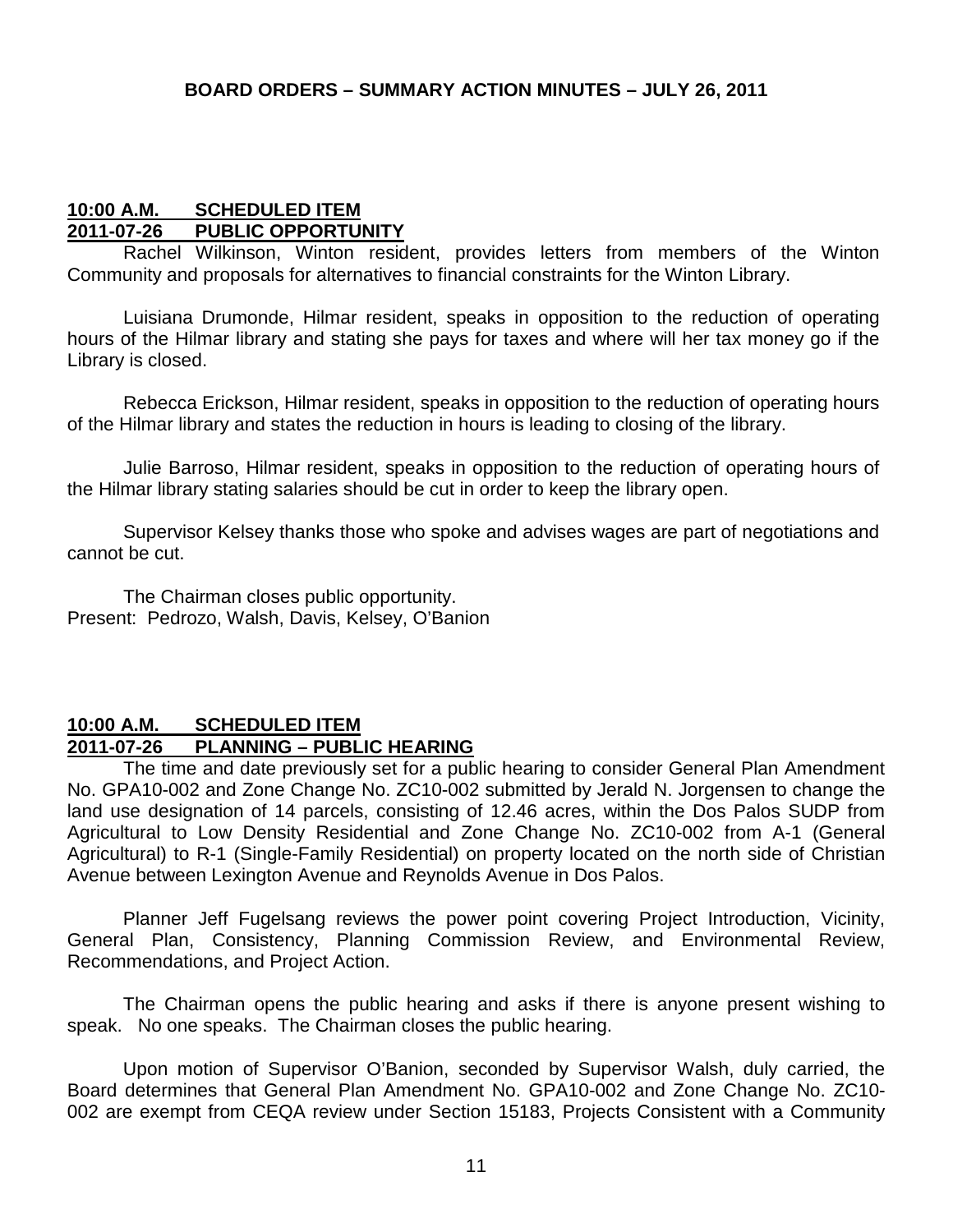Plan or Zoning, of the CEQA Guidelines and that these projects do not require additional environmental review based on the CEQA Findings as follows:

## **CEQA Findings**

- 1. The project can be found to be exempt from CEQA review under Section 15183, *Projects Consistent with a Community Plan or Zoning,* of the CEQA Guidelines based on the following findings:
	- a. The affected properties are located within the City of Dos Palos Specific Urban Development Plan (SUDP) boundary for which the Dos Palos City General Plan was adopted.
	- b. Although the County's General Plan designation for the properties is *Agricultural*, the city's General Plan designates the properties as *Medium Density Residential* which allows for single-family residential development with lot sizes of approximately 6,000 square feet and densities between two (2) to (6) dwelling units per gross acre. This General Plan Amendment would designate the properties as *Low Density Residential* which allows for single-family residential development with densities between 3.5 to 8.0 dwelling units per gross acre. The *Low Density Residential* designation is the County's most consistent designation with the City's *Medium Density Residential* designation is the County's most consistent designation with the City's *Medium Density Residential* designation.
	- c. The proposed designation and zoning is consistent with the city of dos Palos General Plan for which an EIR was certified.
- 2. The determination that the application is exempt from CEQA reviews reflects the independent judgment of the County.

and, makes an intended decision to approve General Plan Amendment No. GPA10-002 and Zone Change No. ZC10-002 based on the following nine (9) project findings:

## **Project Findings**

- 1. This project proposes a General Plan Amendment to change the land use designation of 14 parcels, consisting of 12.46 acres, within the Dos Palos SUDP from *Agricultural to Low Density Residential* and a Zone Change from A-1 (General Agricultural) to R-1 (Single-Family Residential).
- 2. The project site is located on the north side of Christian Avenue between Lexington Avenue and Reynolds Avenue in the Dos Palos SUDP.
- 3. On December 6, 1994, the Board of Supervisors adopted Resolution No. 94-279 and Ordinance No. 1510 which changed the designation and zoning of these properties from residential to agricultural in order to provide a short-term solution to legalize a previously existing agricultural-commercial trucking and repair business.
- 4. The proposed re-designation and re-zoning of the parcels is consistent with the existing land uses, surrounding land uses, and the Dos Palos General Plan. The Planning Commission had found that these projects would resolve future incompatibilities with adjacent land uses.
- 5. The parcels on the north side of Christian Avenue have existing urban infrastructure such as curb, gutter, and sidewalk.
- 6. The application was referred to the following public agencies for review: Merced County Department of Public Health/Environmental Health Division, Fire Department, Department of Public Works/Roads, Department of Public Works/Building and Safety, Midway Community Services District, City of Dos Palos Planning Department, and the Dos Palos School District.
- 7. The project is compatible with adjacent land uses, properties, and neighborhoods.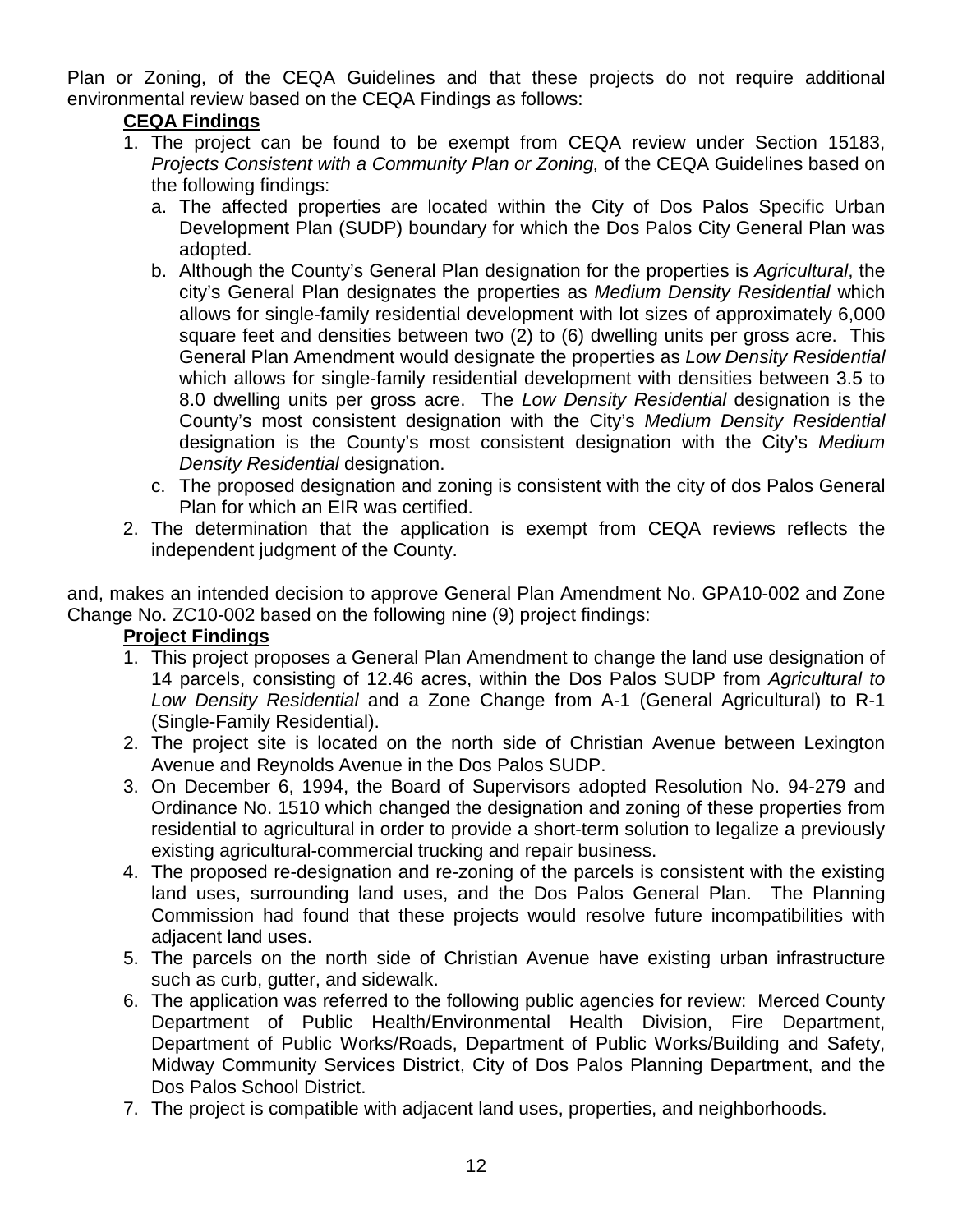- 8. The project will not be a nuisance or detrimental to the public health, safety and general welfare.
- 9. The public hearing has been adequately noticed and advertised.

Ayes: Pedrozo, Walsh, Davis, Kelsey, O'Banion

## 10:00 A.M. SCHEDULED ITEM 2011-07-26 PLANNING – PUBLIC HEARING – ORDINANCE NO. 1886

 The time and date previously set for a public hearing to consider 2011 Cycle 1 General Plan Amendment and Proposed Ordinance entitled: An Ordinance Changing the Boundaries of and the Classification of Property Uses Within Zones Established by Merced County Code Title 18 Titled "Zoning" (Zone Change No. ZC10-002) as submitted by Planning.

Interim Development Services Director Paul Fillebrown reviews the Staff Report stating Cycle 1 General Plan Amendment is for General Plan Amendment No. GPA10-002 and Zone Change No. ZC10-002.

The Chairman opens the public hearing and asks if there is anyone present wishing to speak. No one speaks. The Chairman closes the public hearing.

Following discussion and upon motion of Supervisor O'Banion, seconded by Supervisor Walsh, duly carried, the Board approves General Plan Amendment No. GPA 10-002 and Zone Change No. ZC10-002; adopts 2011 Cycle 1, General Plan Amendment and Resolution No. 2011- 126, and waives further reading and adopts Ordinance No. 1886. Ayes: Pedrozo, Walsh, Davis, Kelsey, O'Banion

## **10:00 A.M. SCHEDULED ITEM 2011-07-26 COUNTY COUNSEL - PUBLIC HEARING**

The time and date previously set for a public hearing to consider revisions to the county supervisorial district plans and draft redistricting plans, hear presentations on public outreach and consider additional alternative maps submitted by County Counsel.

County Counsel James Fincher reviews the Staff Report stating at the meeting of July 12, 2011 and after hearing the presentations, public testimony and comment, the Board discussed the demographics and legal and policy criteria. Following that discussion, the Board selected Maps E and F for consideration and further comments by the public, and narrowed the number of maps from six to two. Mr. Fincher references the Supplemental correspondence received that is before the Board today as follows: Supplemental No. 1: Email dated July 20, 2011 from Gary Eno in favor of Plan E; Supplemental No. 2: Letter dated July 22, 2011 from Michael Moroni, Chairman of the Le Grand Municipal Advisory Council in support of either Draft Plan E or F; and, Supplemental No. 3: Letter dated July 21, 2011 from Sergio and Sheila Flores in support of Plan E.

Assistant County Executive Officer Jim Brown reviews a summary of the outreach meetings held in the community and states maps were presented by the Redistricting Team for public consideration and comment.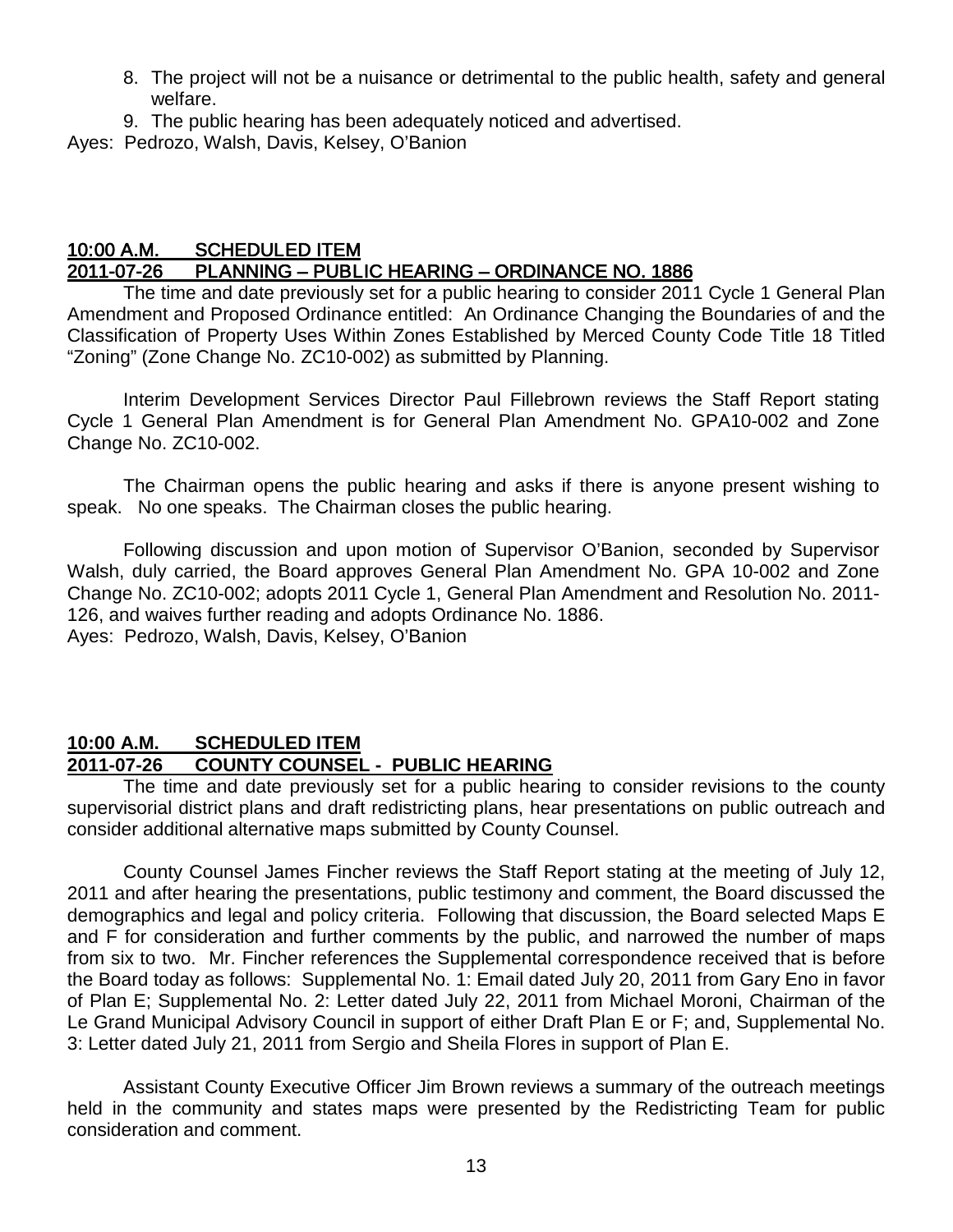The Chairman opens the public hearing and asks if there is anyone present wishing to speak.

Nicola Adams speaks in support of Plan E.

The Chairman closes the public hearing.

Consultant Douglas Johnson, National Demographics Corporation, reviews the power point presentation and outlines the boundaries, similarities and differences of Plan E and Plan F.

Counsel Fincher states this is the second of three public hearings and a subsequent public hearing is scheduled for August 9, 2011.

Following discussion and upon motion of Supervisor Walsh, seconded by Supervisor O'Banion, duly carried, the Board selects Plan E as the single preferred plan and sets August 9, 2011, at 10:00 a.m. for consideration of a Proposed Ordinance to select the preferred plan as Merced County's Supervisorial District plan.

Ayes: Pedrozo, Walsh, Davis, Kelsey, O'Banion

#### CONSENT ITEM NO. 10 2011-07-26 HEALTH

 The Clerk announces the Contract Renewal with First 5 Merced County for Healthy Kids Program is before the Board for consideration.

Public Health Director Tammy Moss Chandler reviews the staff report outlining funding, staffing, and overhead costs of the program.

Upon motion of Supervisor Walsh, seconded by Supervisor O'Banion, duly carried, the Board approves and authorizes the Chairman to sign Renewal Contract No. 2007274 with First 5 Merced County accepting the Grant in the amount of \$211,000 for the Children's Health Initiative– Healthy Kids Program.

Ayes: Pedrozo, Walsh, Davis, Kelsey, O'Banion

#### CONSENT ITEM NO. 11 2011-07-26 HEALTH

 The Clerk announces the Contract Renewal with First 5 Merced County for Childhood Injury Prevention Program is before the Board for consideration.

Public Health Director Tammy Moss Chandler reviews the staff report outlining funding, staffing, and overhead costs of the program.

Upon motion of Supervisor Walsh, seconded by Supervisor O'Banion, duly carried, the Board approves and authorizes the Chairman to sign Renewal Contract No. 2010251 with First 5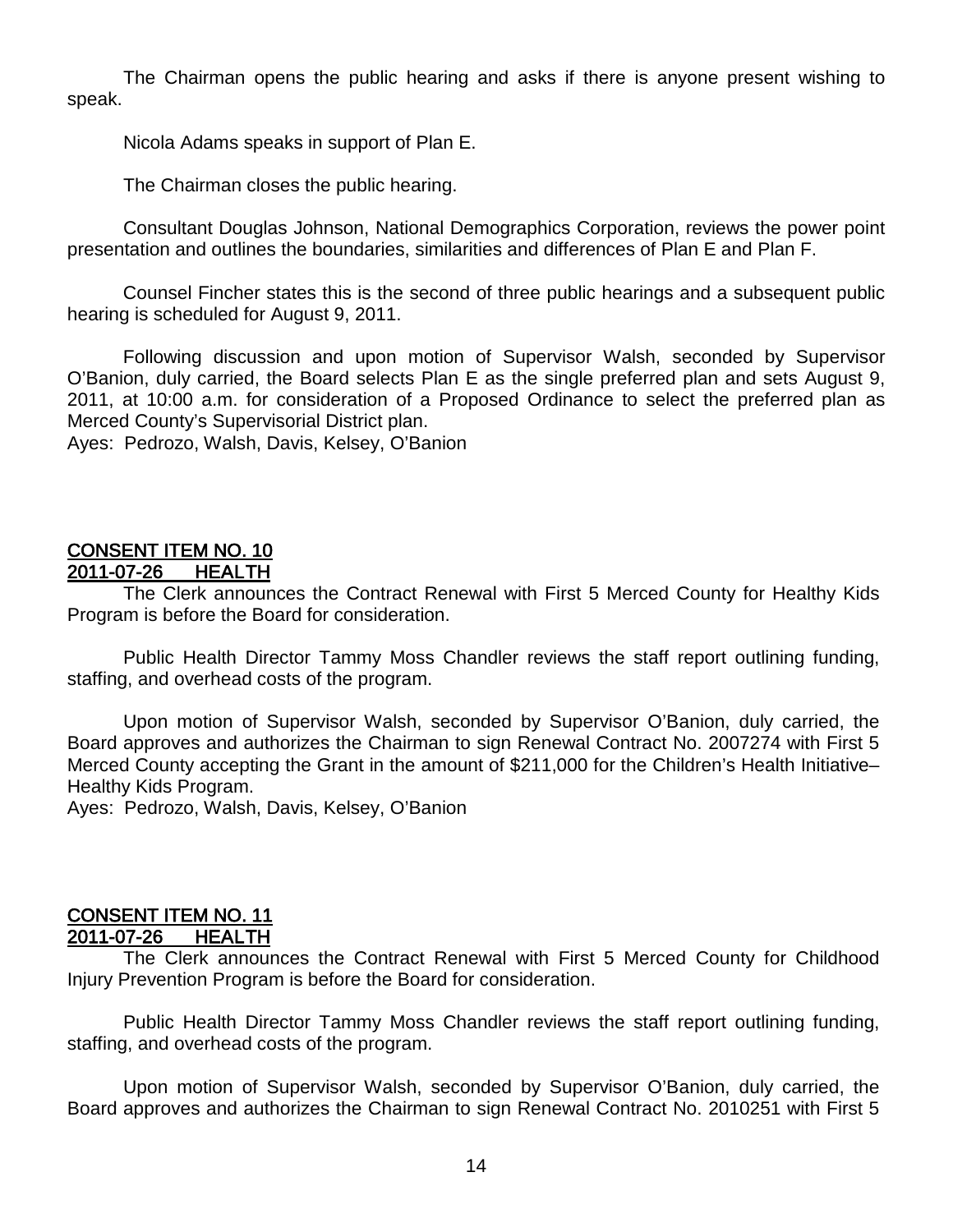Merced County accepting the Grant in the amount of \$80,000 for the Comprehensive Childhood Injury Prevention Program. Ayes: Pedrozo, Walsh, Davis, Kelsey, O'Banion

#### CONSENT ITEM NO. 14 2011-07-26 HEALTH

 The Clerk announces the Contract Renewal with Merced County Office of Education for is before the Board for consideration.

Public Health Director Tammy Moss Chandler reviews the staff report outlining the funding of the program.

Upon motion of Supervisor Davis, seconded by Supervisor Walsh, duly carried, the Board approves and authorizes the Chairman to sign Renewal Contract No. 2008191 with Merced County Office of Education for the California Children's Services-Medical Therapy Program for Physical Therapy and Occupational Therapy in an amount not to exceed \$75,000. Ayes: Pedrozo, Walsh, Davis, Kelsey, O'Banion

## CONSENT ITEM NO. 21

## 2011-07-26 BOARD OF SUPERVISORS

Upon motion of Supervisor Kelsey, seconded by Supervisor Walsh, duly carried, the Board authorizes Certificate of Recognition to Pastor Paul Lundberg for 10 years of dedication and commitment to the Father of the Year Program and authorizes Certificates of Recognition to the following selected by the Father of the Year Committee as Essay Contest Winners:

## Doug Fluetsch-2011 Father of the Year:

Grade K: Davis Rowan-2011 Essay Contest Winner; Leah Chapman, 1<sup>st</sup> Runner Up and Ethan Patrick-2<sup>nd</sup> Runner Up;

Grade 1: Giselle Zavala-Alvarado-2011 Essay Contest Winner; Talya Quirarte-1<sup>st</sup> Runner Up and Ephraim Evans-2<sup>nd</sup> Runner Up;

Grade 2: Anthony Bargas-2011 Essay Contest Winner; Danny Murphy-1<sup>st</sup> Runner Up and Brent Hodge-2<sup>nd</sup> Runner Up;

Grade 3: Nasier Muldrow-2011 Essay Contest Winner; Hannah Nelson-1<sup>st</sup> Runner Up and Alex Hernandez-2<sup>nd</sup> Runner Up;

Grade 4: Nathan Felix-2011 Essay Contest Winner; Udhayraj Kahlon-1<sup>st</sup> Runner Up and Rom Tristan-2<sup>nd</sup> Runner Up;

Grade 5: Spencer Fluetsch-2011 Essay Contest Winner; Jessica Cabral-1<sup>st</sup> Runner Up and Sarah Churchman-2<sup>nd</sup> Runner Up;

Grade 6: Carmille Sapiera-2011 Essay Contest Winner; Hope Carter-1<sup>st</sup> Runner Up and Mikaela Sarmiento-2<sup>nd</sup> Runner Up;

Grade 7: Kristin Troxell-2011 Essay Contest Winner; Lisa Miao-1<sup>st</sup> Runner Up and Emily Mercado-2<sup>nd</sup> Runner Up;

Grade 8: Sean Patterson-2011 Essay Contest Winner; Annalyssa Haro-1<sup>st</sup> Runner Up and Caleb Musquiz-2<sup>nd</sup> Runner Up;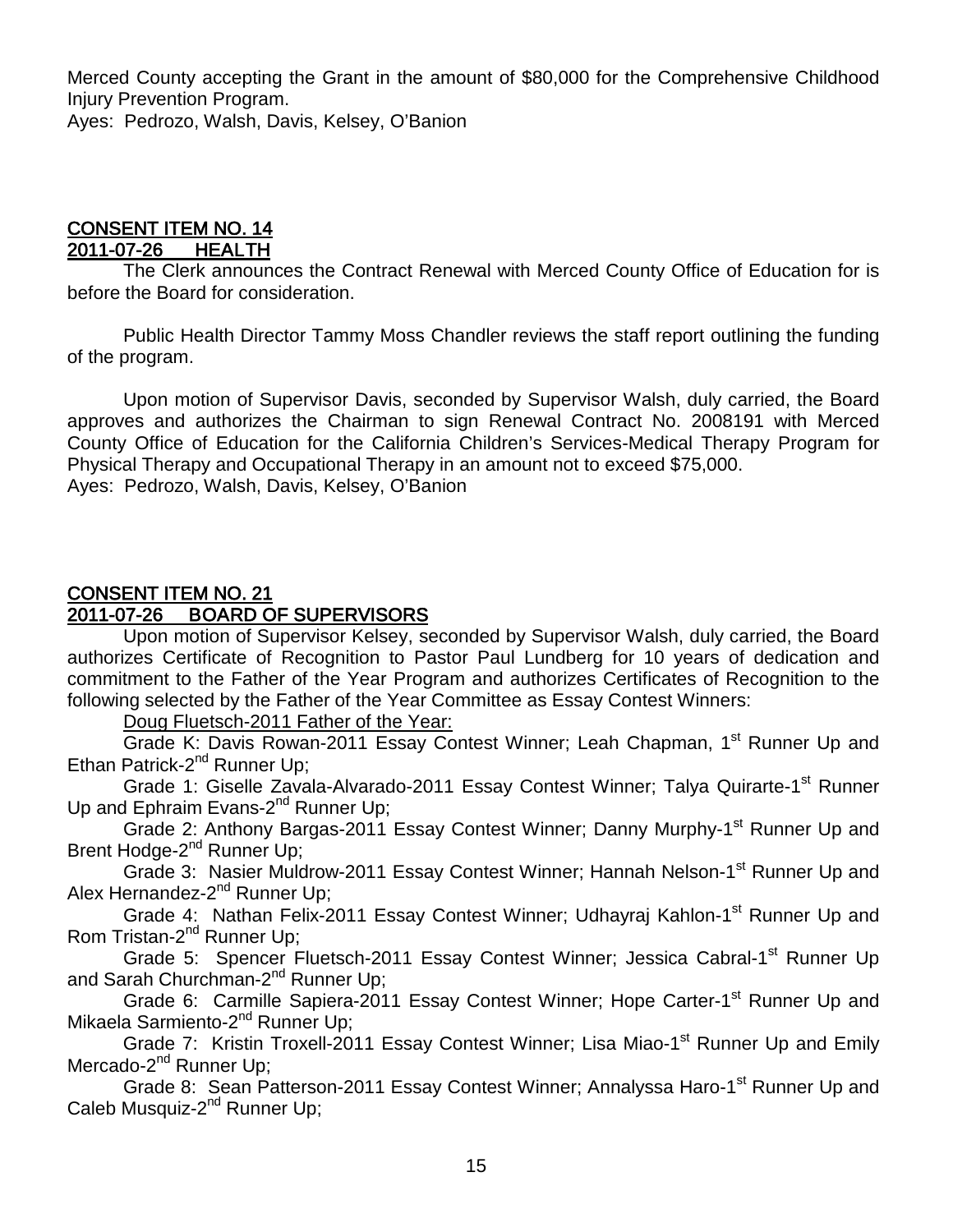Grade 9: Connor Hoppe-2011 Essay Contest Winner; Laura Torres-1<sup>st</sup> Runner Up and Ellen Klelly-2<sup>nd</sup> Runner Up;

Grade 10: Teddy Sanchez-2011 Essay Contest Winner; Taylor Deges-1<sup>st</sup> Runner Up and Rosemary Oliveira-2<sup>nd</sup> Runner Up.

Ayes: Pedrozo, Walsh, Davis, Kelsey, O'Banion

## ACTION ITEM NO. 28 2011-07-26 COUNTY COUNSEL

 The Clerk announces the School District Cash Reserve Program is before the Board for consideration.

County Counsel James Fincher reviews the staff report advising numerous school districts and community college districts and county boards of education will participate in this program. Counsel states no money of Merced County will ever be used to pay the principal and interest on the notes or any expenses related to the program. Staff believes it is more appropriate for the District to issue the Notes in its name and that the perfunctory act of executing the notes on behalf of the District is unnecessary.

Upon motion of Supervisor O'Banion, seconded by Supervisor Kelsey, duly carried, the Board authorizes and directs the Clerk of the Board to execute and issue the Memorandum or Notice of Non-Authorization, pursuant to GC Section 53853(b) and serve Notice to the Los Banos Unified School District that the Board will not authorize issuance of the TRANS within 45 calendar days, thereby freeing the District to issue the TRANS on its own behalf. Ayes: Pedrozo, Walsh, Davis, Kelsey, O'Banion

## ACTION ITEM NO. 35 2011-07-26 COUNTY EXECUTIVE OFFICE

 The Clerk announces Dept. of Admin. Services-Information Systems change in Reduction of Force is before the Board for consideration.

County Executive Officer Larry Combs reviews the staff report advising the department will absorb these costs within their own budget and each department will be charged for all the services provided. He clarifies the period of July 31, 2011 to September 12, 2011 is to extent the date of deletion of a position in order to prevent a layout while still providing for a reduction in ongoing costs with a retirement.

Upon motion of Supervisor Kelsey, seconded by Supervisor O'Banion, duly carried, the Board extends the deletion of one (1) Programmer Analyst I/II, position 33, assigned to BU 75601, effective September 12, 2011, contingent upon the position becoming vacant by September 11, 2011, and adopts Resolution 2011-139.

Ayes: Pedrozo, Walsh, Davis, Kelsey, O'Banion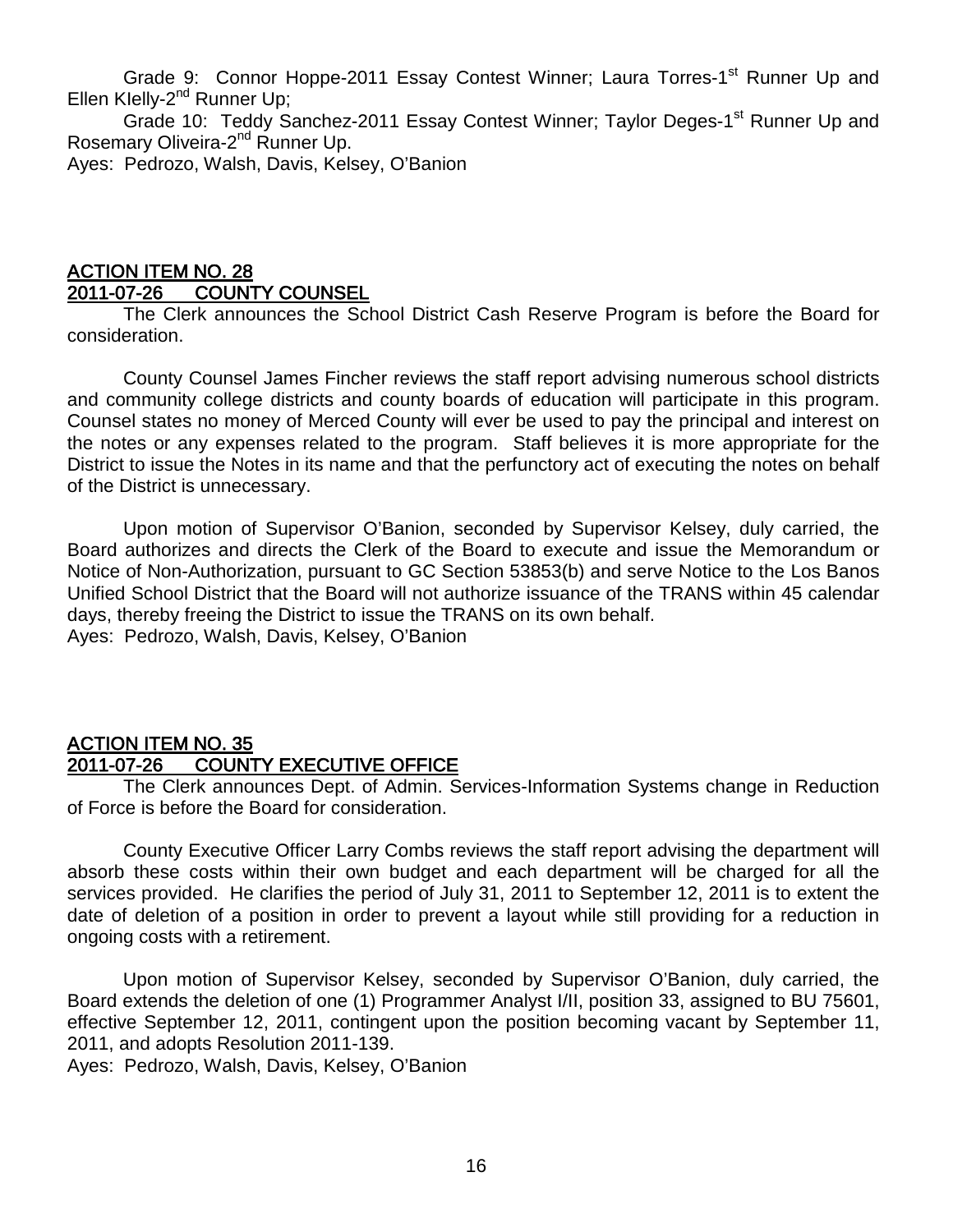## <u>ACTION ITEM NO. 37</u><br>2011-07-26 SHERIFF 2011-07-26

 The Clerk announces Adjustments to the Extra Help Reserve Deputy Sherriff and Extra Help Deputy Sheriff classifications are before the Board for consideration.

Sheriff Mark Pazin reviews the staff report advising this is an internal realignment with the extra help classifications in conformance with Penal Code sections and this will not determine if the Main Jail will remain open or not.

Supervisor Kelsey moves, seconded by Supervisor Walsh, the Board approve the following departmental personnel actions:

(1) Establish and allocate to BU 22100 and 22109: Extra Help (EH) Reserve (Res) Level 1 Deputy Sheriff/Coroner, Up to \$23/hr; EH Res Level II Deputy Sheriff/Coroner, Up to \$18/hr and EH Res Level III Deputy Sheriff/Coroner, Up to \$14/hr; and delete the classification/positions in BU 22100: EH Reserve Deputy-Level 1, \$12.03/hr; EH Reserve Deputy-Level II, \$10.70/hr and EH Reserve Deputy-Level III, \$8/hr; and delete EH Deputy Sheriff II (1), \$25.66/hr; EH Deputy Sheriff II (2), \$26.94; EH Deputy Sheriff II (3), \$28.30/hr and EH Deputy Sheriff I, \$23.38/hr;

(2) Establish specifications for EH Reserve Level I Deputy Sheriff/Coroner, EH Reserve Level II Deputy Sheriff/Coroner and EH Reserve Level III Deputy Sheriff/Coroner Classifications; and (3) adopt Resolution No. 2011-141 (Salary) and Resolution No. 2011-142 (Position).

The Chairman calls for the Vote on the Motion.

Supervisor Davis votes "no". Motion carries. Ayes: Pedrozo, Walsh, Kelsey, O'Banion Noes: Davis

## ACTION ITEM NO. 39 2011-07-26 BOARD OF SUPERVISORS

 The Clerk announces the Board of Supervisors Compensation is before the Board for consideration.

Supervisor Kelsey briefly summarizes the Staff Report provided stating the information includes 2007 actions taken and includes the seven-county survey. She states there has been a tremendous drop in property taxes and the drop in revenue is a long-term situation and requests the Board look at their compensation considering declining revenues advising Unrepresented Management increases were removed and, as of January, will have taken a 9% pay cut. Supervisor Kelsey suggests Option 2 with 8% reduction for 4 years retroactive to April and includes removal of Chair stipend excluded in the final compensation calculations for retirement.

Supervisor Davis states he feels 5% pay cut is nothing and would go along with 8% although 20% would be best. He states it is significant for all members to be willing to step up to the plate and take the reduction also and supports an 8% reduction and would support a permanent reduction in Board salaries.